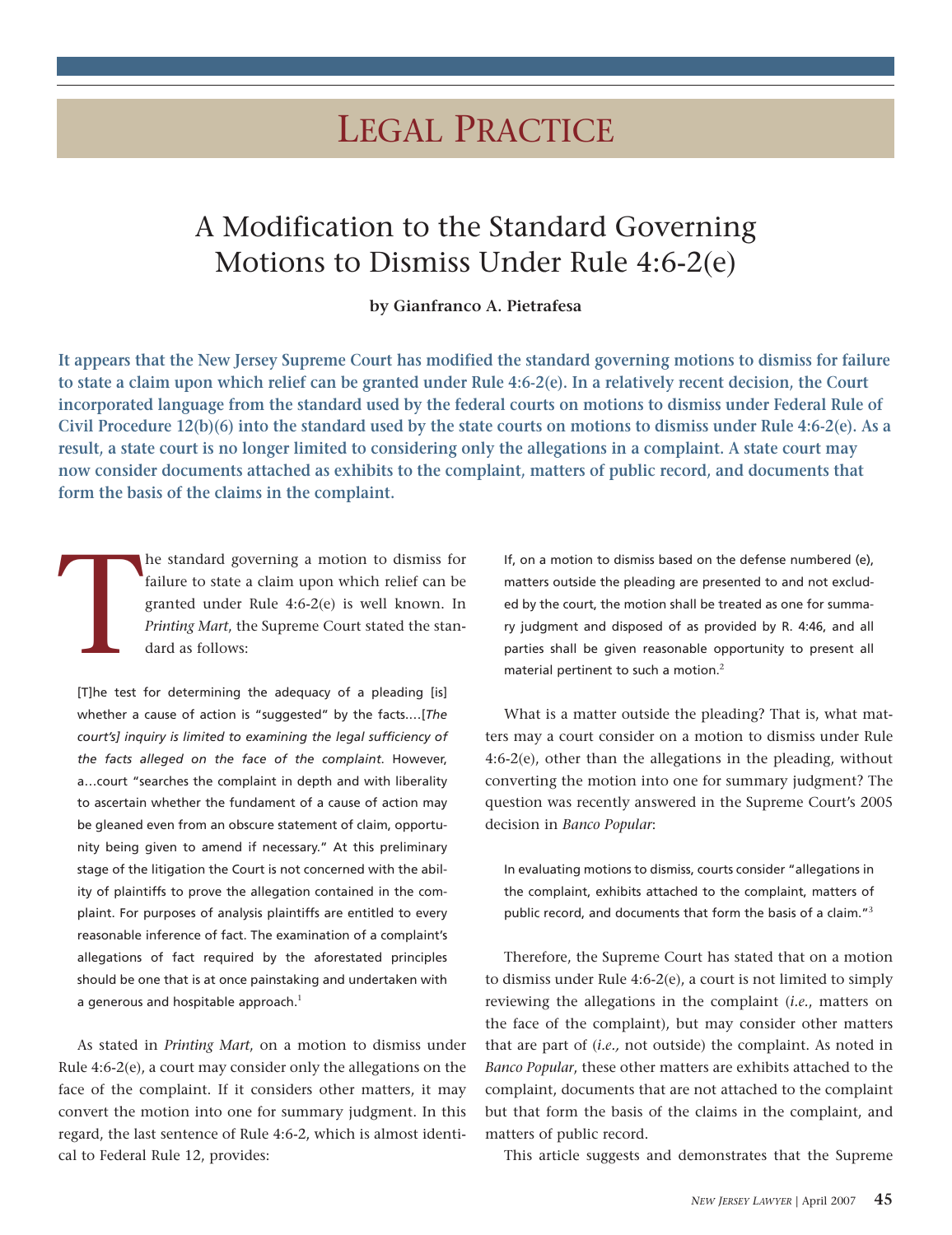Court's modified standard for reviewing motions to dismiss is well-established law in the federal courts, well-founded under what may be described as obscure New Jersey law, and logical.

# **Documents Attached as Exhibits to the Complaint**

May a court consider a document attached as an exhibit to the complaint on a motion to dismiss under Rule  $4:6-2(e)$ ? Or, by doing so, does a court turn the motion into one for summary judgment?

Rule 1:4-3 provides in pertinent part that: "A copy of a document which is an exhibit to a pleading is a part thereof." Therefore, the court rules explicitly state that a document attached to the complaint is considered a part of the complaint. As such, a court may logically consider an exhibit attached to the complaint on a motion to dismiss. However, only one court has cited Rule 1:4-3. The rule was cited by a trial court in an unpublished decision; fortunately, it was in the context of a motion to dismiss under Rule  $4:6-2(e).4$ 

There is, however, ample support under the federal case law for a court to consider a document attached as an exhibit to the complaint on a motion to dismiss under Federal Rule 12(b)(6). For example, the Third Circuit has held that: "When reviewing a complaint, a court should consider not only the allegations contained in the complaint itself but also the exhibits attached to it which the complaint incorporates pursuant to Federal Rule of Civil Procedure 10(c)."5

Federal Rule 10(c) is virtually identical to Rule 1:4-3, and provides that: "A copy of any written instrument which is an exhibit to a pleading is a part thereof for all purposes."6 The federal rule is identical to R.R. 4:10-3, the former New Jersey court rule.<sup>7</sup> The omission of the phrase "for all purposes" in the current rule does not substantively change the effect of the rule.

Accordingly, a court may consider a document attached as an exhibit to the complaint. As a result of Rule 1:4-3, it is considered a part of the complaint, and not a matter outside the complaint. Therefore, a state court's consideration of such a document does not turn a motion to dismiss into one for summary judgment.

# **Documents That Form the Basis of the Complaint**

May a court consider a document not attached as an exhibit to the complaint, but that forms the basis of the claims in the complaint? Or, does a court's consideration of such a document turn the motion to dismiss into a motion for summary judgment?

The court should be able to consider such a document even though it is not attached as an exhibit to the complaint. Such a document should not be considered outside the pleading; it should not, therefore, turn the motion to dismiss into one for summary judgment. As shown below, this is a logical conclusion.

In a complaint for breach of contract, the plaintiff may allege the existence of a contract in the complaint (even quote relevant terms of the contract in the complaint) or attach the contract as an exhibit. Why should a court be able to consider the contract if it is attached as an exhibit, but not consider it if it is merely referred to or quoted in the complaint? Such a result would be illogical when a plaintiff's claim is based on the contract. Such a result also would invite mischief, because a plaintiff may simply refer to the contract instead of attaching it to the complaint in order to avoid a motion to dismiss, and thus needlessly prolong the litigation.

The Third Circuit has noted that, as a general rule, a court may not consider matters extraneous to the pleadings on

a motion to dismiss. However, it has recognized an exception to the general rule; namely, "a court may consider an undisputedly authentic document that a defendant attached as an exhibit to a motion to dismiss if the plaintiff's claims are based on the document."8 Therefore, a "document integral to or explicitly relied upon in the complaint may be considered without converting the motion [to dismiss] into one for summary judgment."9 The Third Circuit's reasoning was that to hold otherwise would allow "a plaintiff with a legally deficient claim [to] survive a motion to dismiss simply by failing to attach a dispositive document on which it relied."10

It also is noted that a defendant may quickly obtain a copy of a document referred to but not attached as an exhibit to the complaint pursuant to Rule 4:18-2, which provides that: "When any document or paper is referred to in a pleading but is neither annexed thereto nor recited verbatim therein, a copy thereof shall be served on the adverse party within five days after service of his written demand therefor." Such a document should become part of the complaint as if it were initially attached to the complaint.<sup>11</sup>

Accordingly, a state court may consider a document that is not attached as an exhibit to the complaint, but is presented to the court on a defendant's motion to dismiss, when the document is integral to or explicitly relied upon in the complaint; that is, when the document forms the basis of the claims in the complaint. A court may do so without converting the motion to dismiss into one for summary judgment.

#### **Matters of Public Record**

Finally, may a court consider a matter of public record on a motion to dismiss under Rule 4:6-2(e)? Or, to repeat the refrain, does a court's consideration of such a public record turn the motion to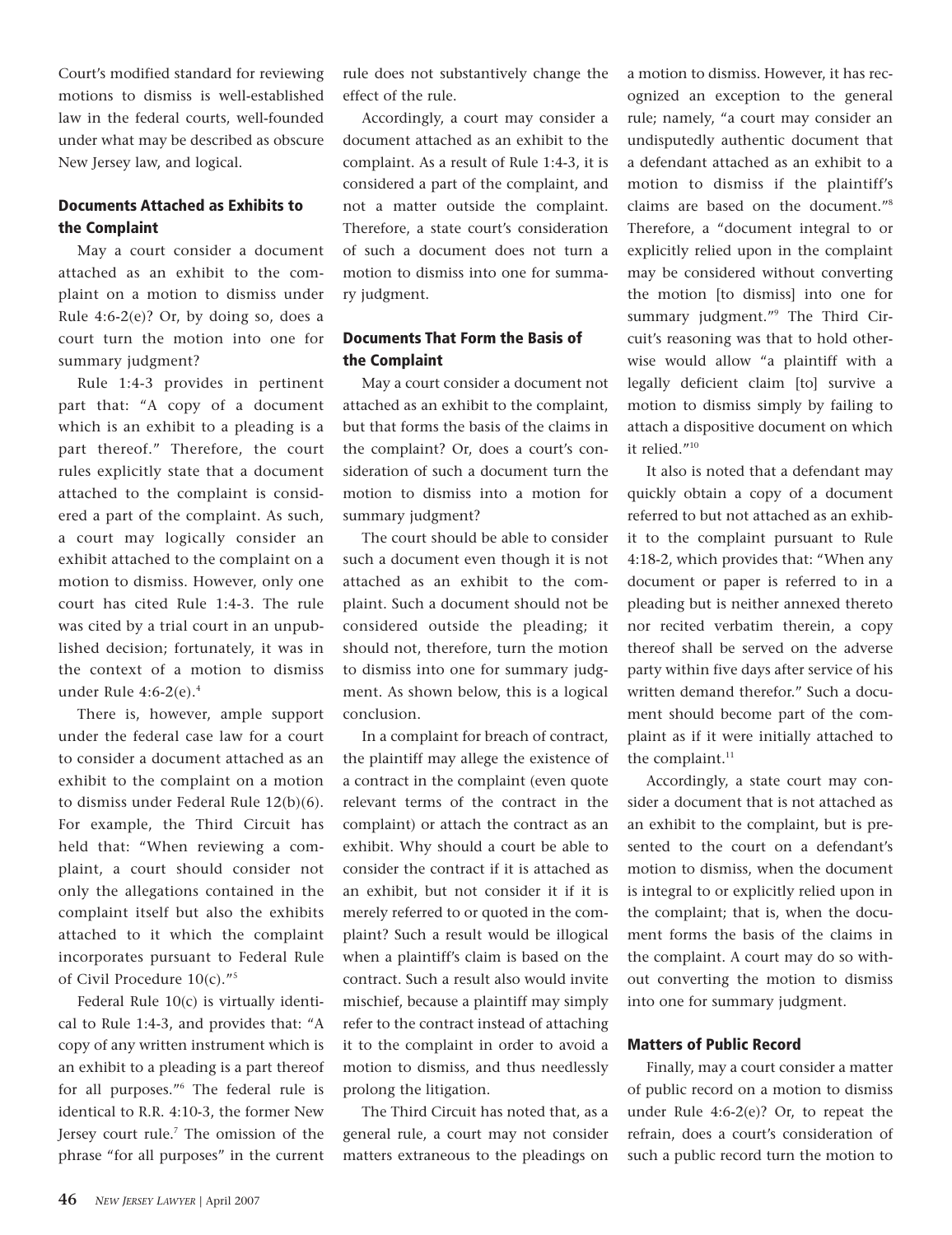dismiss into a motion for summary judgment?

The court should be able to consider a matter of public record (*i.e.,* a court may take judicial notice of a matter of public record) on a motion to dismiss under Rule 4:6-2(e) just like a federal court does under Federal Rule  $12(b)(6).$ <sup>12</sup> A matter of public record should not be considered a matter outside the pleading, especially when it may quickly and simply dispose of a complaint on a motion to dismiss. For example, why should the court in a second action be precluded from considering and taking judicial notice of the pleadings, the order or judgment, and other documents filed in a prior action by the same parties, on a motion to dismiss the second action on the grounds of *res judicata*?

There are a variety of public records that a court may take judicial notice of and consider on a motion to dismiss. For example, the federal courts have considered pleadings in prior actions, $^{13}$ pleadings and other materials filed in other actions,14 decisions in prior actions,15 documents pertaining to regulatory proceedings,<sup>16</sup> corporate documents filed with the state,<sup>17</sup> filings with the Securities and Exchange Commission,<sup>18</sup> and deeds filed with a county clerk or register of deeds.19

Accordingly, a state court may consider a matter of public record on a motion to dismiss under Rule 4:6-2(e), and may do so without converting the motion to dismiss into one for summary judgment.

#### **Conclusion**

Based on the foregoing, it appears that a court deciding a motion to dismiss under Rule 4:6-2(e) may properly consider not only the allegations in the complaint, but also documents attached as exhibits to the complaint, documents integral to or relied upon in forming the basis of the claims in the complaint, and matters of public record. These documents and public records should not be considered matters outside the pleading, and should not convert a motion to dismiss into one for summary judgment.

It remains to be seen whether the Supreme Court intentionally or inadvertently modified the standard governing motions to dismiss. However, as shown above, the modified standard has logical support under the court rules and other New Jersey authorities, and ample support under the federal case law governing similar motions under Federal Rule 12(b)(6). Therefore, litigants may use the broader, more liberal standard to seek the dismissal of complaints for failure to state a claim upon which relief can be granted under Rule 4:6-2(e).  $\phi$ 

#### **Endnotes**

- 1. *Printing Mart-Morristown v. Sharp Electronics Corp*., 116 N.J. 739, 746 (1989) (citations omitted; emphasis added).
- 2. R. 4:6-2. *See* Fed. R. Civ. P. 12 ("If, on a motion asserting the defense numbered (6) to dismiss for failure of the pleading to state a claim upon which relief can be granted, matters outside the pleading are presented to and not excluded by the court, the motion shall be treated as one for summary judgment and disposed of as provided in Rule 56, and all parties shall be given reasonable opportunity to present all material made pertinent to such a motion by Rule 56.").
- 3. *Banco Popular No. Am. v. Gandi*, 184 N.J. 161, 183 (2005), *quoting Lum v. Bank of Am.*, 361 F.3d 217, 222 n.3 (3d Cir.), *cert. denied*, 543 U.S. 918, 125 S. Ct. 271 (2004).
- 4. *See Sammarone v. Bovino*, 2006 WL 2848130 \*6 (N.J. Super. Law Div. July 10, 2006) (trial court considered a letter attached as an exhibit

to the complaint on a motion to dismiss under Rule 4:6-2(e)). *See also* Morris Schnitzer and Julius Wildstein, *New Jersey Rules Service* (Gann), comment D(2) to R.R. 4:12- 2 (predecessor to R. 4:6-2(e)) ("in testing the sufficiency of a claim, such exhibits annexed thereto… must be resorted to and taken into consideration for the purpose of limiting or enlarging the pleading.").

- 5. *Ala, Inc. v. CCAIR Inc*., 29 F.3d 855, 859 (3d Cir. 1994). *See also Pension Benefit Guaranty Corp. v. White Consol. Indus., Inc.*, 998 F.2d 1192, 1196 (3d Cir. 1993).
- 6. Fed. R. Civ. P. 10(c).
- 7. *See* R.R. 4:10-3 ("A copy of any written instrument which is an exhibit to a pleading is a part thereof for all purposes.").
- 8. *Pension Benefit Guaranty Corp. v. White Consol. Indus., Inc*., 998 F.2d 1192, 1196 (3d Cir. 1993) (citations omitted).
- 9. *In re Burlington Coat Factory Sec. Lit.,* 114 F.3d 1410, 1426 (3d Cir. 1997) (citation and internal quotations omitted). *See also Donald J. Trump Casino Sec. Lit.*, 7 F.3d 357, 368 n.9 (3d Cir. 1993) (court considered prospectus that was not attached to the complaint but that formed the basis of plaintiff's claims); *In re Westinghouse Sec. Lit*., 832 F. Supp. 948, 964 (W.D. Pa. 1993), *rev'd on other grounds*, 90 F.3d 696 (3d Cir. 1996), *cited with approval in Lucent Technologies, Inc. Sec. Lit.,* 217 F. Supp. 2d 529, 540-541 (D.N.J. 2002), and *In re Bayside Prison Lit*., 190 F. Supp. 2d 755, 760 (D.N.J. 2002).
- 10. *Pension Benefit Guaranty*, 998 F.2d at 1196, *citing Goodwin v. Elkins & Co.*, 730 F.2d 99, 113-114 (3d Cir.) (Judge Becker, concurring), *cert. denied*, 469 U.S. 831, 105 S. Ct. 118 (1984). *See also Lum v. Bank of America*, 361 F.3d 217, 222 n.3 (3d Cir.